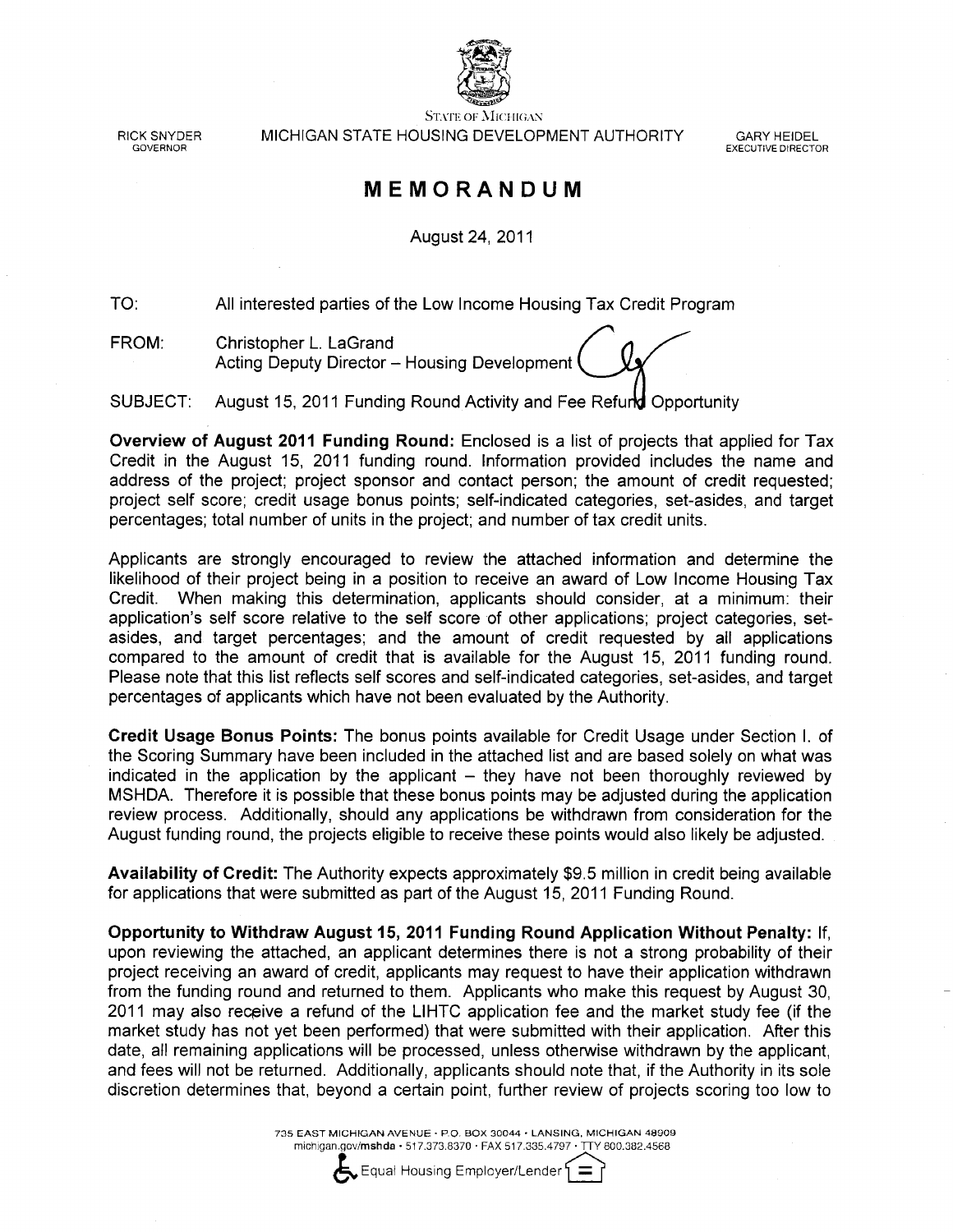be in a position to receive an award of credit would not result in the best use of staff resources. the Authority may stop the review process before moving on to these low scoring projects.

The Authority is making this opportunity available to applicants not only in an effort to expedite the funding round process, but also in an effort to relieve some of the financial burden applicants encounter in the application process. Therefore, the Authority is taking this opportunity to allow applicants to avoid incurring unnecessary fees on applications that are unlikely to receive an award of credit. Applicants are strongly encouraged to take advantage of this opportunity, as it is in the best interest of the parties involved, and the state of Michigan, to be able to expedite any funding processes where possible in an effort to put available funding to work in a timely manner.

Applicants choosing to take advantage of the opportunity discussed above should notify MSHDA of their intent to withdraw their application and receive a refund of the appropriate fees by emailing a copy of the attached Request for Withdrawal of Application form to Carol Thompson at thompsonc7@michigan.gov. Applicants will also be required to submit the original copy of this form at the time they come to pick up their application and fee refund(s). In addition, if you have any questions regarding the above or about any of the projects listed, please contact LIHTC staff at (517) 373-6007.

Enclosure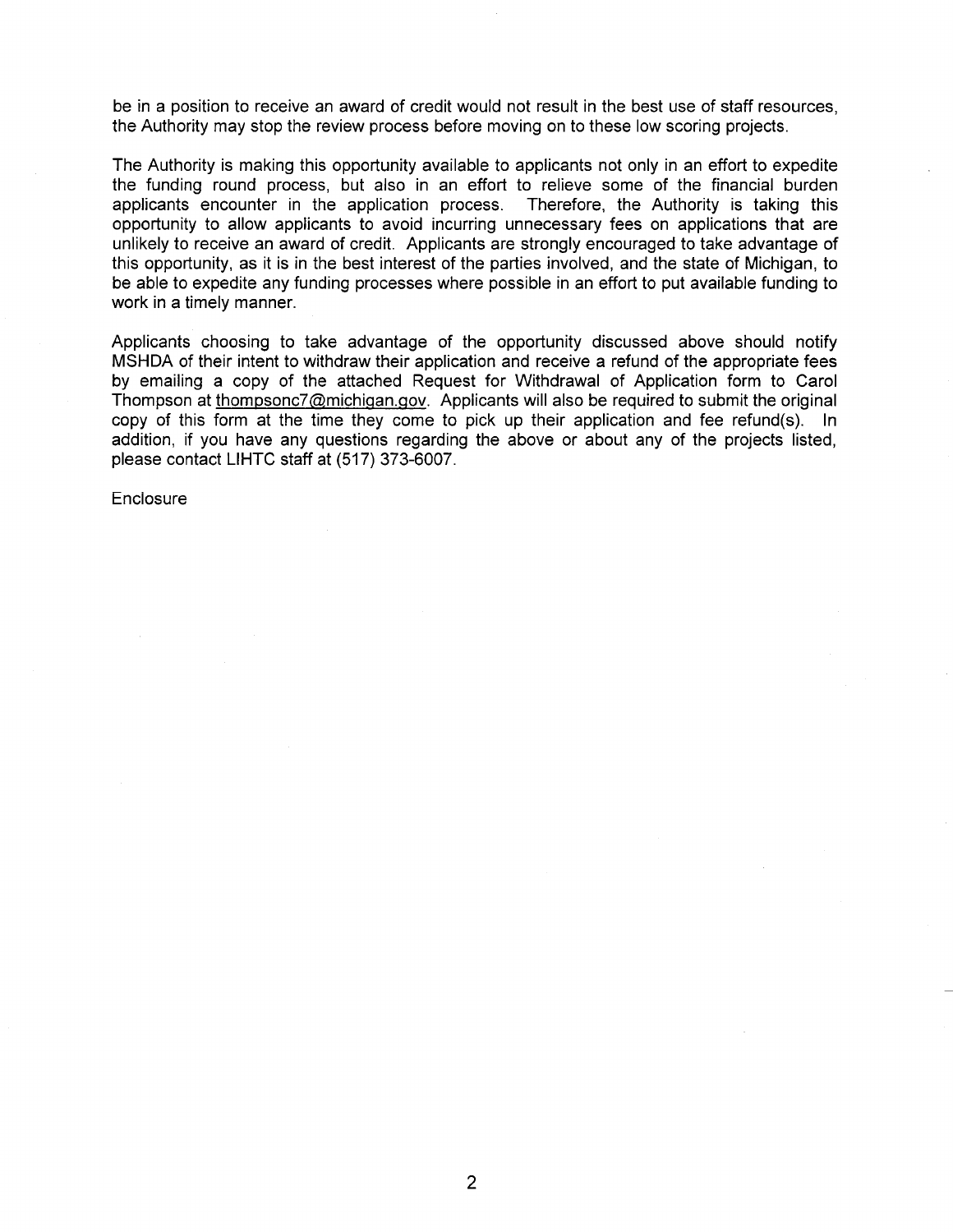

**RICK SNYDER GOVERNOR** 

MICHIGAN STATE HOUSING DEVELOPMENT AUTHORITY

**GARY HEIDEL EXECUTIVE DIRECTOR** 

#### **REQUEST FOR WITHDRAWAL OF APPLICATION**

Pursuant to the memo dated August 24, 2011 from Christopher L. LaGrand, I hereby request the withdrawal of the Low Income Housing Tax Credit application for from the August 15, 2011 Funding Round. I am withdrawing this application with the understanding that no processing, scoring, underwriting, or review of the documents contained in the application has commenced. Further, once withdrawn, the complete application will be returned along with any funds associated with the Tax Credit Application fee and any funds not already expended to conduct the Market Study.

I acknowledge that the supplemental project information provided with the August 24, 2011 memo is preliminary information at this time and may be subject to revision as further project review is conducted.

Name (Print) **Name** (Print)

L

 $\overline{a}$ 

Signature Date

735 EAST MICHIGAN AVENUE · P.O. BOX 30044 · LANSING, MICHIGAN 48909 michigan.gov/mshda · 517.373.8370 · FAX 517.335.4797 · TTY 800.382.4568

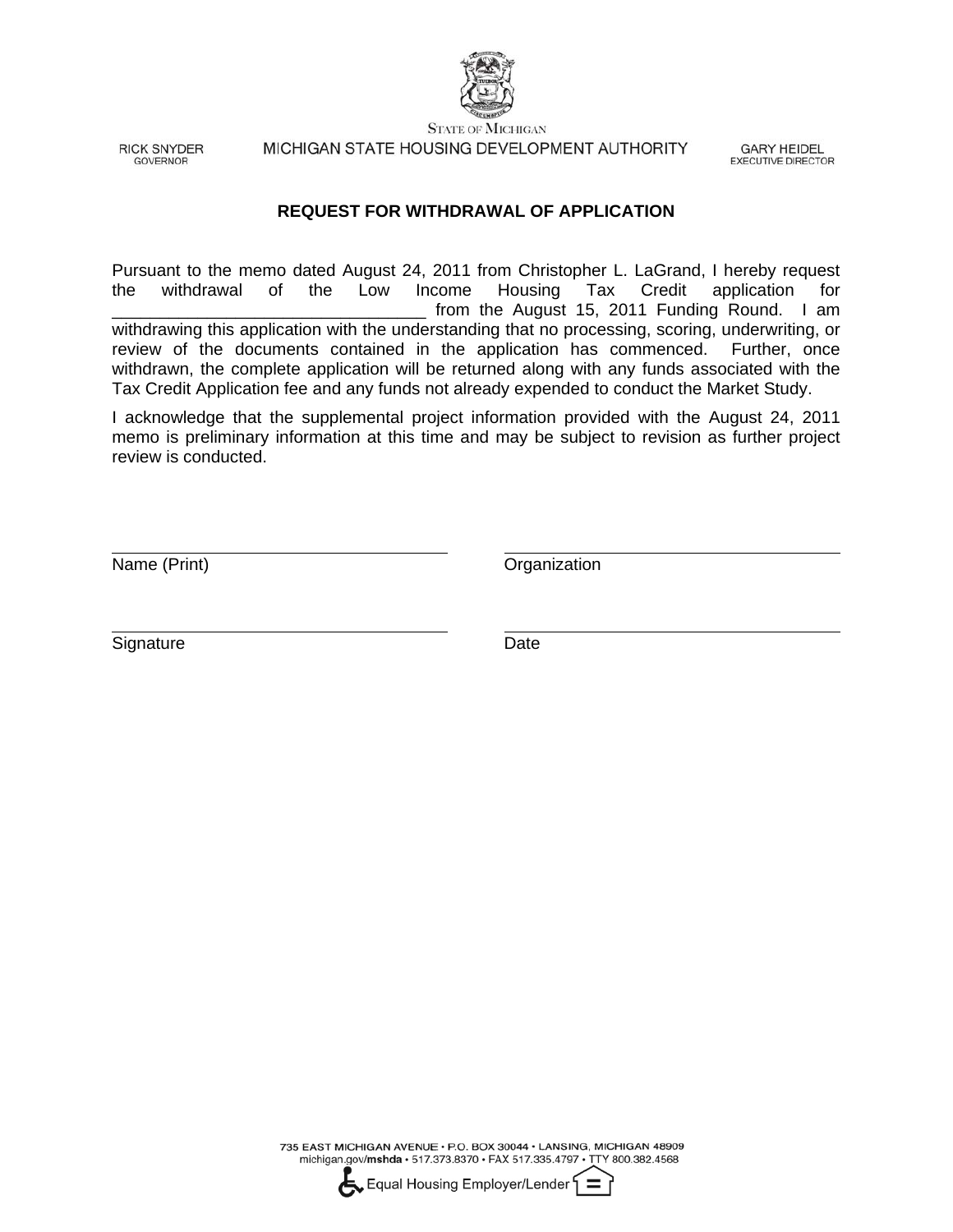|                                                    |                                   |                         |                        | PROJECT INFORMATION                                      |                      |                                  |                            |                       |                           |                           | <b>CATEGORIES</b> |                           |                           |                           | <b>SET-ASIDES</b>         |              |                    | <b>TARGET PERCENTAGES</b> |                    |
|----------------------------------------------------|-----------------------------------|-------------------------|------------------------|----------------------------------------------------------|----------------------|----------------------------------|----------------------------|-----------------------|---------------------------|---------------------------|-------------------|---------------------------|---------------------------|---------------------------|---------------------------|--------------|--------------------|---------------------------|--------------------|
| <b>Project Name</b>                                | Location                          | County                  | Contact                | <b>Owner Name</b>                                        | Self<br><b>Score</b> | Credit<br>Usage<br><b>Points</b> | <b>Total Self</b><br>Score | <b>Total</b><br>Units | <b>LIHTC</b><br>Requested | <b>Preservation</b>       | Open              | PSH                       | Nonprofit                 | Rural                     | <b>Distressed</b>         | Elderly      | <b>Cent Cities</b> | <b>DHHP</b>               | <b>Underserved</b> |
| Southtown Square                                   | <b>Grand Rapids</b>               | Kent                    | Jeremy<br>DeRoo        | Southtown Square LDHA LP                                 | 191                  | 10                               | 201                        | 55                    | \$1,268,490               |                           | $\mathsf{x}$      |                           | X                         |                           |                           |              |                    |                           |                    |
| Century Lofts - Phase I                            | <b>Grand Rapids</b>               | Kent                    | <b>Bob</b><br>Jacobson | Century Lofts I LDHA LLC                                 | 192                  | -5                               | 197                        | 43                    | \$1,444,819               |                           | $\times$          |                           |                           |                           | $\times$                  |              | X                  |                           |                    |
| Century Lofts - Phase II                           | <b>Grand Rapids</b>               | Kent                    | Bob<br>Jacobson        | Century Lofts II LDHA LLC                                | 192                  |                                  | 197                        | 44                    | \$1,440,015               |                           | $\times$          |                           |                           |                           | $\times$                  |              | X                  |                           |                    |
| JPS Fremont (4 existing properties)                | Fremont                           | Newaygo                 | Stephen<br>Werth       | JPS Fremont LDHA LP                                      | 179                  | 10                               | 189                        | 108                   | \$732,924                 | $\boldsymbol{\mathsf{x}}$ |                   |                           |                           | $\times$                  |                           |              | $\mathsf{x}$       |                           |                    |
| <b>Bella Vista Glen</b>                            | <b>Highland Park</b>              | Wayne                   | Gerald<br>Krueger      | Bella Vista 2011 LDHA LLC                                | 178                  | 10                               | 188                        | 138                   | \$976,007                 | X                         |                   |                           |                           |                           | $\times$                  | $\times$     |                    | X                         |                    |
| <b>Bridgeport Square</b>                           | Allegan                           | Allegan                 | Nancy<br>Amstadt       | Bridgeport Square LDHA LP                                | 186                  |                                  | 186                        | 49                    | \$672,178                 | $\boldsymbol{\mathsf{x}}$ |                   |                           |                           |                           | $\boldsymbol{\mathsf{x}}$ |              | X                  |                           |                    |
| Elmwood Towers Apartments                          | Detroit                           | Wayne                   | Gerald<br>Krueger      | Imwood Towers 2010 LDHA<br>LLC.                          | 186                  |                                  | 186                        | 168                   | \$1,039,186               | $\boldsymbol{\mathsf{x}}$ |                   |                           |                           |                           | $\mathsf{x}$              | $\mathsf{x}$ |                    | $\times$                  |                    |
| New Village Park                                   | Kalamazoo                         | Kalamazoo               | isa Wilcutt            | New Village Park LDHA LP                                 | 183                  |                                  | 183                        | 152                   | \$1,500,000               | $\mathsf X$               |                   |                           | $\times$                  |                           | $\boldsymbol{\mathsf{x}}$ |              |                    |                           |                    |
| Scotten Park                                       | Detroit                           | Wayne                   | Timothy<br>Thorland    | Scotten Park LDHA LP                                     | 178                  | -5                               | 183                        | 36                    | \$896,476                 |                           | $\times$          |                           | $\boldsymbol{\mathsf{x}}$ |                           | $\boldsymbol{\mathsf{x}}$ |              | X                  | $\boldsymbol{\mathsf{x}}$ |                    |
| Gardenview Estates Phase IIIC                      | Detroit                           | Wayne                   | Lori Harris            | Gardenview Homes VII LDHA<br>H C                         | 180                  |                                  | 180                        | 84                    | \$1,335,899               | $\times$                  |                   |                           |                           |                           | X                         | X            |                    | X                         |                    |
| Oakwood Manor Senior Living                        | Eastpointe                        | Macomb                  | . Van Fox              | Dakwood Manor Senior<br>Living/MHT LDHA LLC              | 167                  | 10                               | 177                        | 44                    | \$896,693                 |                           | X                 |                           |                           |                           | $\boldsymbol{\mathsf{x}}$ | $\mathsf{x}$ |                    |                           |                    |
| Orchard Place Manor Apartments                     | Owosso                            | Shiawassee              | Stephen<br>Werth       | JPS Owosso LDHA LP                                       | 172                  |                                  | 177                        | 43                    | \$320,197                 | X                         |                   |                           |                           | $\boldsymbol{\mathsf{x}}$ |                           | $\times$     | X                  |                           |                    |
| Worthington Place                                  | Leslie                            | Ingham                  | Kathy<br>Makino        | Worthington Place LDHA LP                                | 172                  |                                  | 177                        | 36                    | \$651,152                 |                           |                   | $\mathsf X$               |                           |                           |                           |              |                    |                           |                    |
| Heritage Lane Residences                           | Jonesville                        | Hillsdale               | Peter<br>Jobson        | Excel-Sterling LDHA LP                                   | 166                  | 10                               | 176                        | 46                    | \$906,901                 |                           |                   |                           |                           |                           |                           |              |                    |                           |                    |
| Armory Arts Commons                                | Jackson                           | Jackson                 | Peter<br>Jobson        | Excel-New Urban Jax LDHA LP                              | 163                  | 10                               | 173                        | 49                    | \$859,954                 |                           | $\times$          |                           |                           |                           | $\times$                  | $\times$     | X                  |                           |                    |
| St. George Tower                                   | Clinton<br>Township               | Macomb                  | Christine              | Robertson St. George Tower LDHA LP                       | 173                  |                                  | 173                        | 204                   | \$1,500,000               | X                         |                   |                           |                           |                           |                           | $\mathsf{x}$ |                    |                           |                    |
|                                                    | Springport,<br><b>Webberville</b> | Jackson,<br>Ingham, St. |                        |                                                          |                      |                                  |                            |                       |                           |                           |                   |                           |                           |                           |                           |              |                    |                           |                    |
| Green Meadows; Kalamink Creek; Bristle Arms        | White Pigeon<br>Iron River        | Joseph<br>Iron          | <b>Tim Hovey</b>       | Jeff Gates Watermark I LDHA LP<br>Apple Blossom LDHA LLC | 172.67<br>167        |                                  | 172.67<br>172              | 72<br>22              | \$552,388<br>\$705,690    | X                         | $\mathsf{x}$      |                           |                           | X                         | $\times$                  |              | X                  |                           |                    |
| Apple Blossom<br>JPS Perry (3 existing properties) | Perry                             | Shiawassee              | Stephen<br>Werth       | JPS Perry LDHA LP                                        | 167                  | -5                               | 172                        | 71                    | \$526,444                 | $\boldsymbol{\mathsf{x}}$ |                   |                           |                           | $\boldsymbol{\mathsf{x}}$ |                           |              |                    |                           |                    |
| <b>Trinity Estates</b>                             | Inkster                           | Wavne                   | Tony Love              | <b>Trinity Estates LP</b>                                | 167                  | -5                               | 172                        | 24                    | \$602,538                 |                           | $\times$          |                           | $\times$                  |                           | $\times$                  |              |                    |                           |                    |
| Woda Boardman Lake                                 | <b>Traverse City</b>              | Grand<br>Traverse       | David<br>Cooper, Jr    | Woda Boardman Lake LDHA LP                               | 172                  |                                  | 172                        | 112                   | \$1,167,915               | $\times$                  |                   |                           |                           | $\times$                  |                           |              | X                  |                           |                    |
| River's Edge Apartments                            | Greenville                        | Montcalm                | Sarah<br>Terpstra      | River's Edge/S&R LLC                                     | 166                  | -5                               | 171                        | 48                    | \$465,629                 | $\boldsymbol{\mathsf{x}}$ |                   |                           |                           | $\mathsf{x}$              |                           |              | $\mathsf{x}$       |                           |                    |
| Lincoln Park Lofts                                 | Lincoln Park                      | Wayne                   | Louis<br>Piszker       | Lincoln Park Lofts LDHA LP                               | 170                  |                                  | 170                        | 38                    | \$1,222,206               |                           |                   | $\boldsymbol{\mathsf{x}}$ | $\boldsymbol{\mathsf{x}}$ |                           | $\boldsymbol{\mathsf{x}}$ |              |                    | $\boldsymbol{\mathsf{x}}$ |                    |
| Charlotte Apartments                               | Detroit                           | Wayne                   | Irva Faber<br>Bermudez | Charlotte Apartments LDHA LP                             | 166                  |                                  | 166                        | 59                    | \$1,303,564               |                           |                   | $\mathsf X$               | $\times$                  |                           | $\times$                  |              |                    | X                         |                    |
| Sheldon Place III                                  | Gaylord                           | Otsego                  | Gary<br>DeShano        | Gaylord III LDHA LP                                      | 155                  | 10                               | 165                        | 32                    | \$292,984                 |                           | $\times$          |                           |                           | $\times$                  | X                         | X            |                    |                           |                    |
| Lakewood Apartments                                | Stockbridge                       | Ingham                  | Ronald<br>Potterpin    | PK Lakewood LP                                           | 154                  | 10                               | 164                        | 32                    | \$214,141                 | X                         |                   |                           |                           | $\boldsymbol{\mathsf{x}}$ |                           |              |                    |                           |                    |
| Clairewood Apartments                              | St. Clair                         | St. Clair               | Ronald<br>Potterpin    | PK Clairewood Apartments LP                              | 153                  | 10                               | 163                        | 48                    | \$313,400                 | $\times$                  |                   |                           |                           |                           |                           |              |                    |                           |                    |
| Maple Heights Apartments                           | Saline                            | Washtenaw               | Ronald<br>Potterpin    | PK Maple Heights LP                                      | 158                  |                                  | 163                        | 48                    | \$339,836                 | $\boldsymbol{\mathsf{X}}$ |                   |                           |                           | $\mathsf X$               |                           |              |                    |                           |                    |
| Mack Ashland                                       | Detroit                           | Wayne                   | Timothy<br>Thorland    | Mack Ashland LDHA LP                                     | 162                  |                                  | 162                        | 39                    | \$832,987                 |                           |                   | $\times$                  | $\mathsf{x}$              |                           | $\boldsymbol{\mathsf{x}}$ |              |                    | $\boldsymbol{\mathsf{x}}$ |                    |
| Woodbridge Estates - Phase VI                      | Detroit                           | Wayne                   | Eric Gold              | Voodbridge Estates Apartments<br>VI LDHA LLC             | 162                  |                                  | 162                        | 44                    | \$1,036,070               |                           | $\times$          |                           |                           |                           | X                         |              |                    | $\mathsf X$               |                    |
| Meadow Park                                        | <b>Big Rapids</b>                 | Mecosta                 | David<br>Cooper, Jr.   | Meadow Park LDHA Lp                                      | 161                  |                                  | 161                        | 24                    | \$270,141                 | $\boldsymbol{\mathsf{x}}$ |                   |                           |                           | $\times$                  |                           |              |                    |                           |                    |
| Showboat Manor; Wexford Manor                      | Chesaning,<br>Onsted              | Saginaw,<br>Lenawee     | Jeff Gates             | Watermark II LDHA LP                                     | 161                  |                                  | 161                        | 50                    | \$382,185                 | $\boldsymbol{\mathsf{X}}$ |                   |                           |                           | $\boldsymbol{\mathsf{x}}$ |                           | X            |                    |                           |                    |
| Arbor Glen Apartments                              | St. Charles                       | Saginaw                 | Ronald<br>Potterpin    | PJ Arbor Glen LP                                         | 155                  |                                  | 160                        | 48                    | \$318,874                 | $\boldsymbol{\mathsf{X}}$ |                   |                           |                           | $\mathsf X$               |                           |              |                    |                           |                    |
| Auburn Square                                      | Auburn                            | Bay                     | David<br>Cooper, Jr.   | Auburn Square LDHA LP                                    | 155                  |                                  | 155                        | 24                    | \$270,041                 | $\boldsymbol{\mathsf{x}}$ |                   |                           |                           | $\times$                  |                           |              |                    |                           |                    |
| <b>Station Pointe</b>                              | Caledonia                         | Kent                    | Reed<br>√ander Slil    | Station Pointe LDHA LP                                   | 144                  | 10                               | 154                        | 48                    | \$449,650                 |                           | $\times$          |                           | X                         |                           |                           | X            |                    |                           |                    |
| <b>Boldenaire Housing</b>                          | Detroit                           | Wayne                   | Jacqueline<br>Bolden   | Boldenaire Housing LDHA LP                               | 150                  |                                  | 150                        | 46                    | \$975,473                 |                           |                   | $\boldsymbol{\mathsf{x}}$ | $\boldsymbol{\mathsf{x}}$ |                           | X                         |              |                    | $\times$                  |                    |
| Springview Square                                  | <b>Battle Creek</b>               | Calhoun                 | Kathy<br>Makino        | Springview Square LDHA LP                                | 138                  |                                  | 138                        | 64                    | \$848,912                 |                           |                   | $\times$                  |                           |                           | $\boldsymbol{\mathsf{x}}$ |              |                    |                           |                    |
| Silver Star Phase II                               | <b>Battle Creek</b>               | Calhoun                 | Marvin                 | Veltkamp Silver Star Phase II LDHA LP                    | 134                  |                                  | 134                        | 100                   | \$1,500,000               |                           |                   | $\times$                  |                           |                           | $\mathbf{x}$              |              | $\mathsf{x}$       |                           |                    |
| Richton Village                                    | <b>Highland Park</b>              | Wayne                   | William<br>Phillips    | Hamilton-Richton LDHA LP                                 | 132                  |                                  | 132                        | 44                    | \$595,922                 | X                         |                   |                           |                           |                           | $\times$                  |              |                    | $\boldsymbol{\mathsf{x}}$ |                    |

NOTE: All information shown above is based on information as presented within each application. Each item is subject to change as applications are reviewed.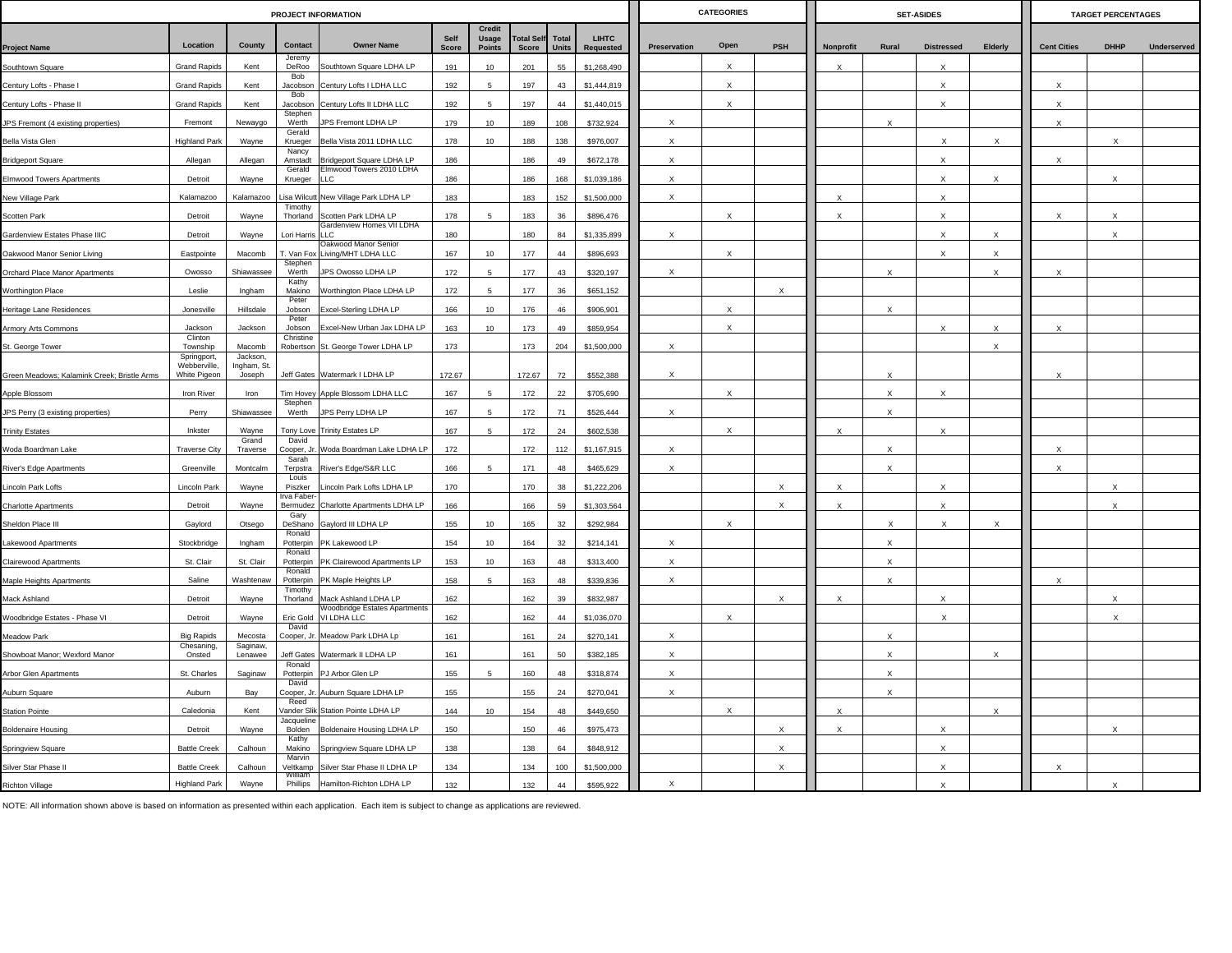| Project #:                     | B11059                                        | <b>Owner Contact:</b> | Nancy Amstadt 313.458.8243        |                    |      |
|--------------------------------|-----------------------------------------------|-----------------------|-----------------------------------|--------------------|------|
| <b>Project Name:</b>           | <b>Bridgeport Square</b>                      |                       | <b>Bridgeport Square LDHA LP</b>  |                    |      |
| <b>Project Address:</b>        | 101-106, 201-206, 301-307, 401-406, 501-508   |                       | 8445 East Jefferson Avenue        |                    |      |
|                                | Colonial Dr and 601-608, 701-708 Pritchard Ct |                       | Detroit, MI 48214                 |                    |      |
|                                | Allegan, MI 49010                             | <b>Amt Requested:</b> | \$672,178                         | # Bldgs: 7         |      |
| County: Allegan                |                                               |                       |                                   | # Total Units: 50  |      |
|                                |                                               |                       |                                   | # LIHTC Units: 49  |      |
|                                |                                               |                       |                                   |                    |      |
| Project #:                     | B11044                                        | <b>Owner Contact:</b> | David Cooper, Jr                  | 614.396.3200       |      |
| <b>Project Name:</b>           | Auburn Square                                 |                       | Auburn Square LDHA LP             |                    |      |
| <b>Project Address:</b>        | 4813 Garfield Rd                              |                       | 229 Huber Village Blvd, Suite 100 |                    |      |
|                                |                                               |                       | Westerville, OH 43081             |                    |      |
|                                | Auburn, MI 48611                              | <b>Amt Requested:</b> | \$270,041                         | # Bldgs: 3         |      |
| County: Bay                    |                                               |                       |                                   | # Total Units: 24  |      |
|                                |                                               |                       |                                   | # LIHTC Units: 24  |      |
|                                |                                               |                       |                                   |                    |      |
| Project #:                     | B11043                                        | <b>Owner Contact:</b> | Marvin D. Veltkamp                | 269.381.0350       |      |
| <b>Project Name:</b>           | Silver Star Phase II                          |                       | Silver Star Phase II LDHA LP      |                    |      |
| Project Address: 44 Clark Road |                                               |                       | 834 King Highway, Suite 100       |                    |      |
|                                |                                               |                       | Kalamazoo, MI 49001               |                    |      |
|                                | Battle Creek, MI 49015                        | <b>Amt Requested:</b> | \$1,500,000                       | # Bldgs: 1         |      |
|                                | County: Calhoun                               |                       |                                   | # Total Units: 101 |      |
|                                |                                               |                       |                                   | # LIHTC Units:     | 100  |
|                                |                                               |                       |                                   |                    |      |
| Project #:                     | B11060                                        | <b>Owner Contact:</b> | Kathy Makino 313.458.8244         |                    |      |
| <b>Project Name:</b>           | <b>Springview Square</b>                      |                       | Springview Square LDHA LP         |                    |      |
|                                | Project Address: 511 North Avenue             |                       | 8445 E. Jefferson                 |                    |      |
|                                |                                               |                       | Detroit, MI 48213                 |                    |      |
|                                | Battle Creek, MI 49037                        | <b>Amt Requested:</b> | \$848,912                         | # Bldgs: $9$       |      |
| <b>County:</b>                 | Calhoun                                       |                       |                                   | # Total Units:     | - 64 |
|                                |                                               |                       |                                   | # LIHTC Units:     | 63   |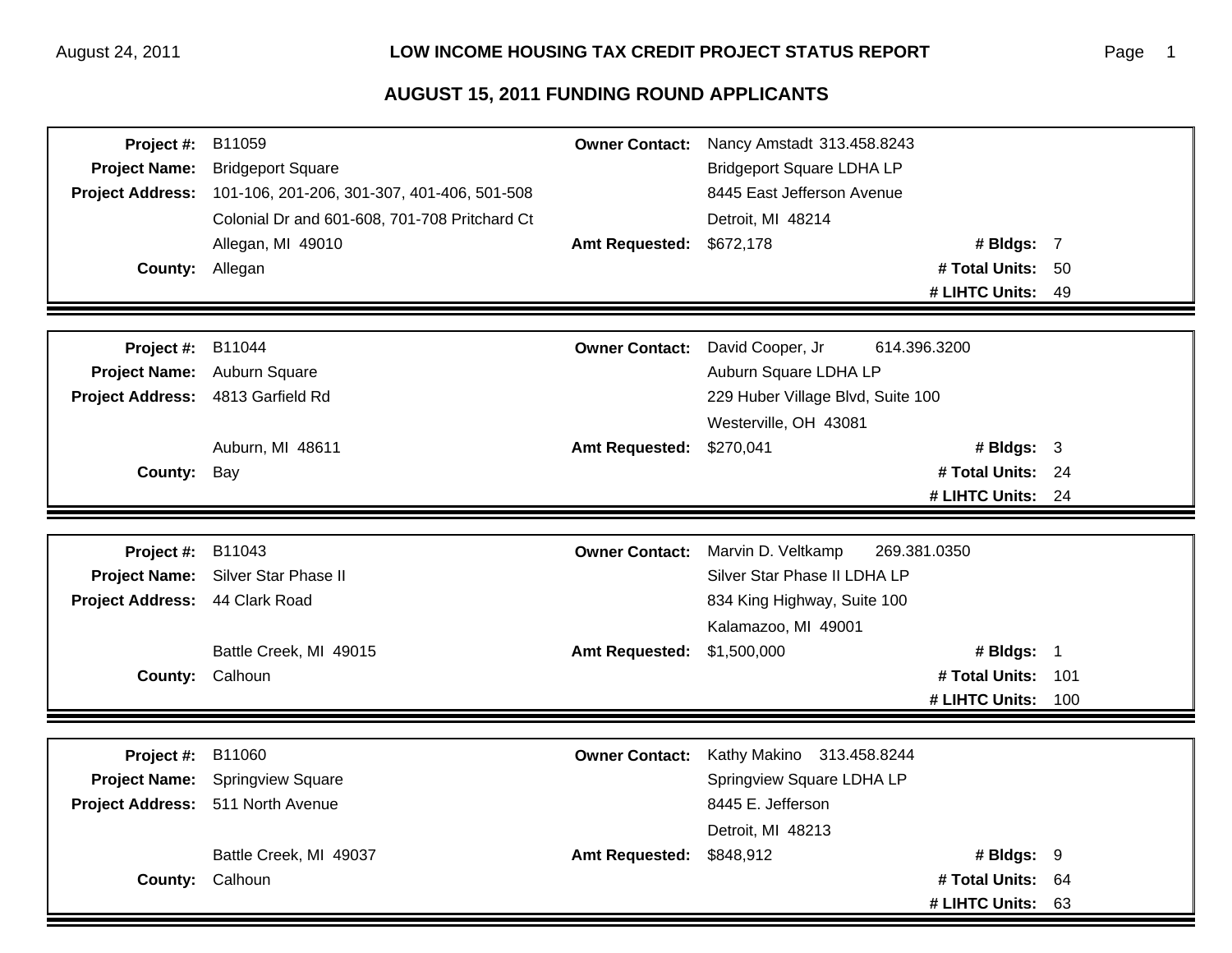| Project #:                   | B11046                                       | <b>Owner Contact:</b> | David Cooper Jr                   | 614.396.3200       |  |
|------------------------------|----------------------------------------------|-----------------------|-----------------------------------|--------------------|--|
| <b>Project Name:</b>         | Woda Boardman Lake                           |                       | Woda Boardman Lake LDHA LP        |                    |  |
|                              | Project Address: 2709 Boardman Lake Dr #103  |                       | 229 Huber Village Blvd, Suite 100 |                    |  |
|                              |                                              |                       | Westerville, OH 43081             |                    |  |
|                              | Traverse City, MI 49307                      | <b>Amt Requested:</b> | \$1,167,915                       | # Bldgs: $8$       |  |
|                              | <b>County:</b> Grand Traverse                |                       |                                   | # Total Units: 112 |  |
|                              |                                              |                       |                                   | # LIHTC Units: 112 |  |
|                              |                                              |                       |                                   |                    |  |
| Project #:                   | B11040                                       | <b>Owner Contact:</b> | Peter Jobson 216.378.9610         |                    |  |
| <b>Project Name:</b>         | Heritage Lane Residences                     |                       | <b>Excel-Sterling LDHA LP</b>     |                    |  |
| Project Address: 117 West St |                                              |                       | 23549 Shaker Blvd                 |                    |  |
|                              |                                              |                       | Shaker Heights, OH 44122          |                    |  |
|                              | Jonesville, MI 49250                         | <b>Amt Requested:</b> | \$906,901                         | # Bldgs: 1         |  |
|                              | County: Hillsdale                            |                       |                                   | # Total Units: 46  |  |
|                              |                                              |                       |                                   | # LIHTC Units: 46  |  |
|                              |                                              |                       |                                   |                    |  |
| Project #:                   | B11061                                       | <b>Owner Contact:</b> | Kathy Makino 313.458.8243         |                    |  |
| <b>Project Name:</b>         | <b>Worthington Place</b>                     |                       | Worthington Place LDHA LP         |                    |  |
|                              | Project Address: 100 Worthington Place Drive |                       | 8445 E. Jefferson                 |                    |  |
|                              |                                              |                       | Detroit, MI 48214                 |                    |  |
|                              | Leslie, MI 49251                             | <b>Amt Requested:</b> | \$651,152                         | # Bldgs: $2$       |  |
| County: Ingham               |                                              |                       |                                   | # Total Units: 36  |  |
|                              |                                              |                       |                                   | # LIHTC Units: 35  |  |
|                              |                                              |                       |                                   |                    |  |
| Project #:                   | B11054                                       | <b>Owner Contact:</b> | <b>Ronald Potterpin</b>           | 517.347.9662       |  |
|                              | Project Name: Lakewood Apartments            |                       | PK Lakewood LP                    |                    |  |
|                              | Project Address: 831 S. Clinton St           |                       | 1784 Hamilton Rd                  |                    |  |
|                              |                                              |                       | Okemos, MI 48864                  |                    |  |
|                              | Stockbridge, MI 49285                        | <b>Amt Requested:</b> | \$214,141                         | # Bldgs: 2         |  |
| County:                      | Ingham                                       |                       |                                   | # Total Units: 32  |  |
|                              |                                              |                       |                                   | # LIHTC Units: 32  |  |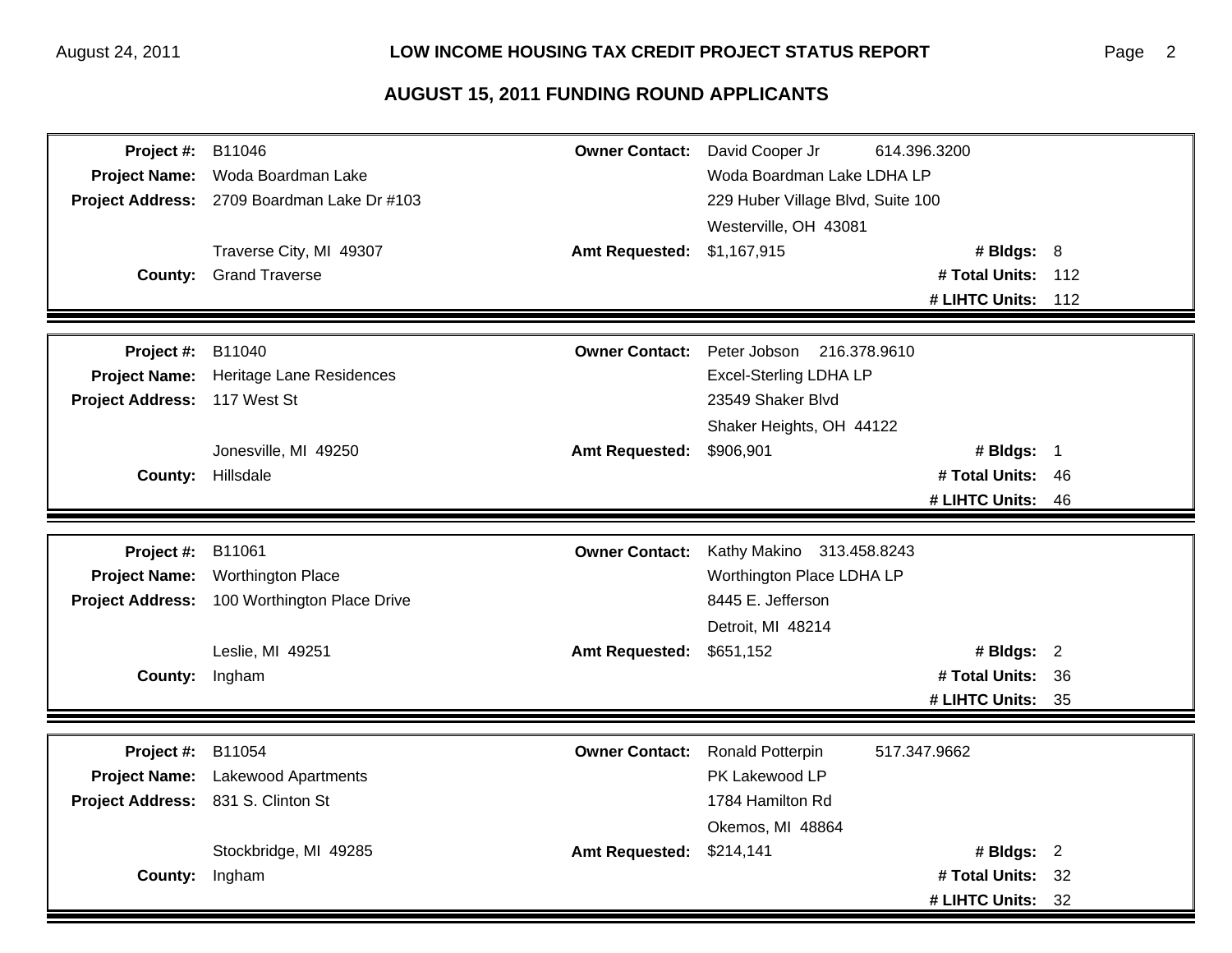| Project #:               | B11051<br><b>Owner Contact:</b>                                     | Tim Hovey<br>517.669.6024            |
|--------------------------|---------------------------------------------------------------------|--------------------------------------|
| <b>Project Name:</b>     | Apple Blossom Apts                                                  | Apple Blossom LDHA LLC               |
|                          | Project Address: 218 W. Cayuga Street                               | 11673 Hidden Spring Trail            |
|                          |                                                                     | DeWitt, MI 48820                     |
|                          | Iron River, MI 49935<br><b>Amt Requested:</b>                       | \$705,690<br># Bldgs: 1              |
| County: Iron             |                                                                     | # Total Units: 22                    |
|                          |                                                                     | # LIHTC Units: 22                    |
|                          |                                                                     |                                      |
| Project #:               | B11039<br><b>Owner Contact:</b>                                     | 216.378.9610<br>Peter Jobson         |
| <b>Project Name:</b>     | Armory Arts Commons Senior Residence                                | Excel-New Urban Jax LDHA LP          |
|                          | Project Address: 200 Armory Court                                   | 23549 Shaker Blvd                    |
|                          |                                                                     | Shaker Heights, OH 44122             |
|                          | Jackson, MI 49201<br><b>Amt Requested:</b>                          | \$859,954<br># Bldgs: 1              |
|                          | County: Jackson                                                     | # Total Units: 49                    |
|                          |                                                                     | # LIHTC Units: 49                    |
|                          |                                                                     |                                      |
| Project #:               | B11049<br><b>Owner Contact:</b>                                     | <b>Jeff Gates</b><br>248.921.8112    |
| <b>Project Name:</b>     | Green Meadows/Kalamink Creek/Bristle Arms                           | Watermark I LDHA LP                  |
|                          | Project Address: 281 Green St/392 E. Grand River Ave/210 S. Elkhart | 605 South Capitol Avenue             |
|                          | Springport/Webberville/White Pigeon, MI 49284/48892/49099           | Lansing, MI 48933                    |
|                          | <b>Amt Requested:</b>                                               | \$552,388<br># Bldgs: $5$            |
| County:                  | Jackson/Ingham/St. Joseph                                           | # Total Units: 72                    |
| <b>Application Date:</b> | 8/15/2011<br>Target Units: Family                                   |                                      |
|                          |                                                                     |                                      |
|                          |                                                                     |                                      |
| Project #:               | B11014<br><b>Owner Contact:</b>                                     | <b>Lisa Willcutt</b><br>269.350.2019 |
| <b>Project Name:</b>     | New Village Park                                                    | New Village Park LDHA LP             |
|                          | Project Address: 2400 St. Alban's Way                               | 2725 Airview Blvd, Suite 205         |
|                          |                                                                     | Kalamazoo, MI 49002                  |
|                          | Kalamazoo, MI 49001<br><b>Amt Requested:</b>                        | \$1,500,000<br># Bldgs: 18           |
| <b>County:</b>           | Kalamazoo                                                           | # Total Units:<br>152                |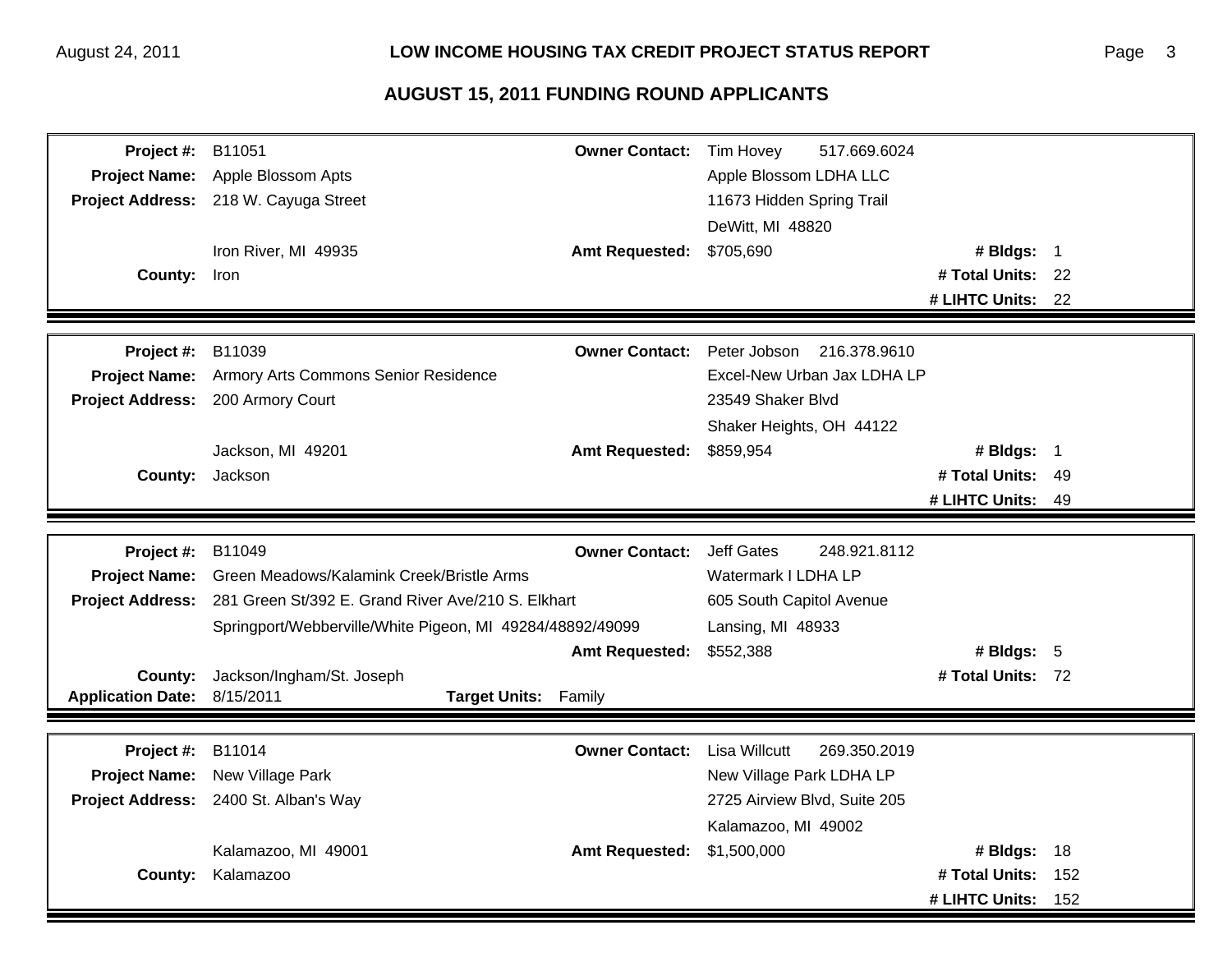| Project #:              | B11009                                      | <b>Owner Contact:</b> | Reed Vander Slik/Ingrid Weaver | 616.949.4975                        |      |
|-------------------------|---------------------------------------------|-----------------------|--------------------------------|-------------------------------------|------|
| <b>Project Name:</b>    | <b>Station Pointe</b>                       |                       | <b>Station Pointe LDHA LP</b>  |                                     |      |
|                         | Project Address: 10040 Crossroad Court      |                       | 4450 Cascade Rd, SE            |                                     |      |
|                         |                                             |                       | Grand Rapids, MI 49646         |                                     |      |
|                         | Caledonia Twp, MI 49316                     | <b>Amt Requested:</b> | \$449,650                      | # Bldgs: 1                          |      |
| County: Kent            |                                             |                       |                                | # Total Units: 48                   |      |
|                         |                                             |                       |                                | # LIHTC Units: 48                   |      |
|                         |                                             |                       |                                |                                     |      |
| Project #:              | B11020                                      | <b>Owner Contact:</b> | Robert J. Jacobson             | 734.769.1428                        |      |
| <b>Project Name:</b>    | Century Lofts - Phase One                   |                       | Century Lofts I LDHA LLC       |                                     |      |
|                         | Project Address: 40 Logan Street SW         |                       | 35 Research Drive, Suite 300   |                                     |      |
|                         |                                             |                       | Ann Arbor, MI 48103            |                                     |      |
|                         | Grand Rapids, MI 49503                      | <b>Amt Requested:</b> | \$1,444,819                    | # Bldgs: 1                          |      |
| <b>County:</b>          | Kent                                        |                       |                                | # Total Units:                      | - 43 |
|                         |                                             |                       |                                | # LIHTC Units: 43                   |      |
|                         |                                             |                       |                                |                                     |      |
| Project #:              | B11048                                      | <b>Owner Contact:</b> | Robert J. Jacobson             | 734.769.1428                        |      |
| <b>Project Name:</b>    | Century Lofts - Phase Two                   |                       | Century Lofts II LDHA LLC      |                                     |      |
| <b>Project Address:</b> | 40 Logan Street SW                          |                       | 35 Research Drive, Suite 300   |                                     |      |
|                         |                                             |                       | Ann Arbor, MI 48103            |                                     |      |
|                         | Grand Rapids, MI 49503                      | <b>Amt Requested:</b> | \$1,440,015                    | # Bldgs: 1                          |      |
| County:                 | Kent                                        |                       |                                | # Total Units: 44                   |      |
|                         |                                             |                       |                                | # LIHTC Units:                      | -44  |
|                         |                                             |                       |                                |                                     |      |
|                         |                                             |                       |                                |                                     |      |
|                         |                                             |                       |                                |                                     |      |
| Project #:              | B11005                                      | <b>Owner Contact:</b> | Jeremy DeRoo 616.451.9140      |                                     |      |
| <b>Project Name:</b>    | Southtown Square                            |                       | Southtown Square LDHA LP       |                                     |      |
| <b>Project Address:</b> | Multiple sites on Hall, Umatilla, Woodlawn, |                       | 1167 Madison SE                |                                     |      |
|                         | <b>Gilbert and Prospect</b>                 |                       | Grand Rapids, MI 49503         |                                     |      |
|                         | Grand Rapids, MI 49507                      | <b>Amt Requested:</b> | \$1,268,490                    | # Bldgs: 10                         |      |
| <b>County:</b>          | Kent                                        |                       |                                | # Total Units:<br># LIHTC Units: 55 | 55   |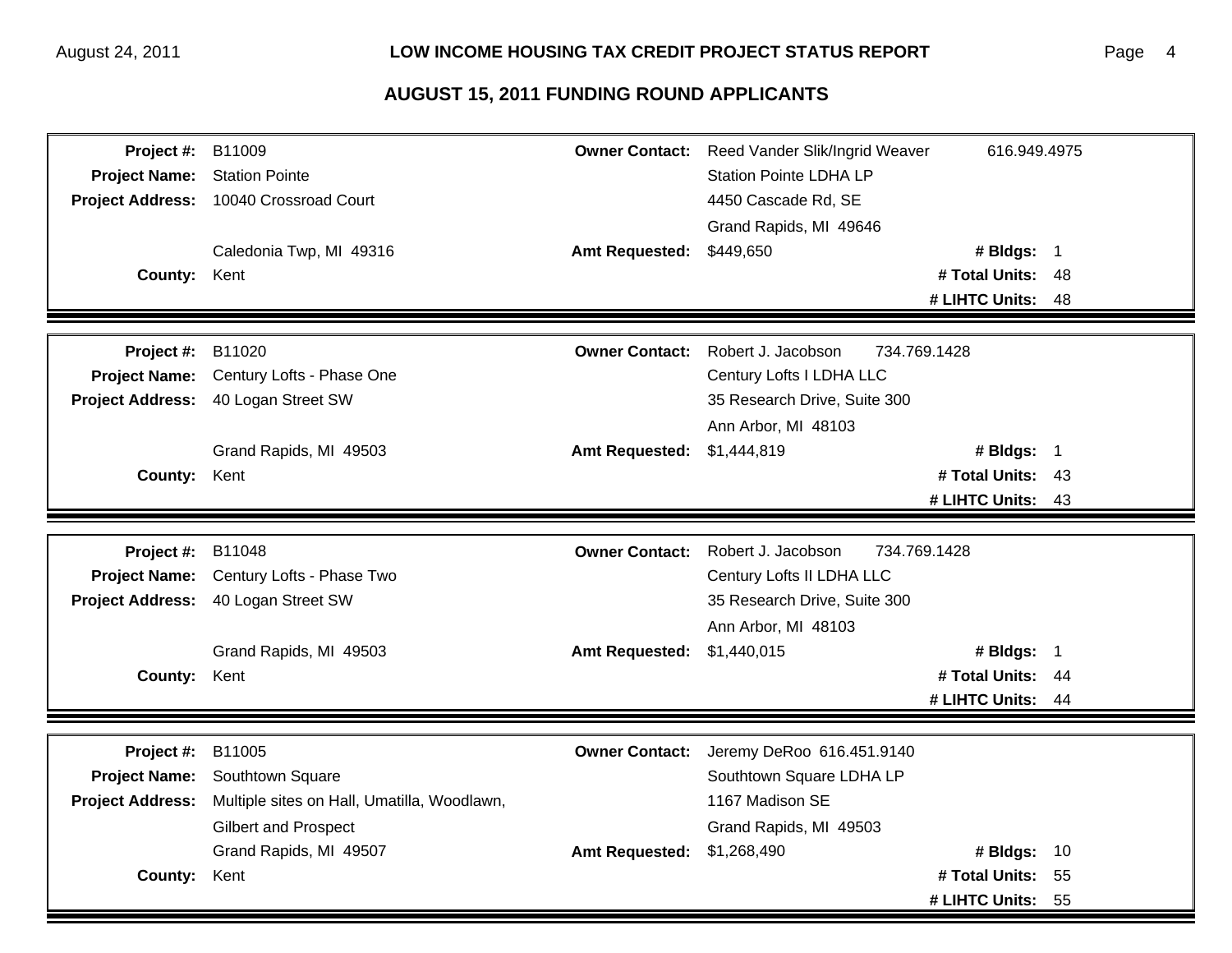| Project #:                       | B11041                                   | <b>Owner Contact:</b> | <b>Christine Robertson</b><br>216.520.1250 |     |
|----------------------------------|------------------------------------------|-----------------------|--------------------------------------------|-----|
| <b>Project Name:</b>             | St. George Tower                         |                       | St. George Tower LDHA LP                   |     |
|                                  | Project Address: 42250 Hayes Road        |                       | 8111 Rockside Road, Suite 200              |     |
|                                  |                                          |                       | Valley View, OH 44125                      |     |
|                                  | Clinton Twp, MI 48038                    | <b>Amt Requested:</b> | \$1,500,000<br># Bldgs: 1                  |     |
|                                  | County: Macomb                           |                       | # Total Units: 205                         |     |
|                                  |                                          |                       | # LIHTC Units: 204                         |     |
|                                  |                                          |                       |                                            |     |
| Project #:                       | B11027                                   | <b>Owner Contact:</b> | T. Van Fox<br>248.833.0550                 |     |
| <b>Project Name:</b>             | Oakwood Manor Senior Living              |                       | Oakwood Manor Senior Living/MHT LDHA LLC   |     |
|                                  | Project Address: 14825 Nehls Avenue      |                       | 32600 Telegraph Road                       |     |
|                                  |                                          |                       | Bingham Farms, MI 48025                    |     |
|                                  | Eastpointe, MI 48021                     | <b>Amt Requested:</b> | \$896,693<br># Bldgs: $1$                  |     |
|                                  | County: Macomb                           |                       | # Total Units: 44                          |     |
|                                  |                                          |                       | # LIHTC Units: 44                          |     |
|                                  |                                          |                       |                                            |     |
| Project #:                       | B11045                                   | <b>Owner Contact:</b> | David Cooper Jr<br>614.396.3200            |     |
| <b>Project Name:</b>             | <b>Meadow Park</b>                       |                       | Meadow Park LDHA LP                        |     |
| Project Address: 1835 Milton Ave |                                          |                       | 229 Huber Village Blvd, Suite 100          |     |
|                                  |                                          |                       | Westerville, OH 43081                      |     |
|                                  | Big Rapids, MI 49307                     | <b>Amt Requested:</b> | \$270,141<br># Bldgs: $3$                  |     |
|                                  | County: Mecosta                          |                       | # Total Units: 24                          |     |
|                                  |                                          |                       | # LIHTC Units: 24                          |     |
|                                  |                                          |                       |                                            |     |
| Project #:                       | B11047                                   | <b>Owner Contact:</b> | Sarah Terpstra 616.396.9600                |     |
| <b>Project Name:</b>             | <b>River's Edge Apartments</b>           |                       | River's Edge/S&R, LLC                      |     |
|                                  | Project Address: 718 N. Hillcrest Street |                       | 11395 E. Lakewood Blvd                     |     |
|                                  |                                          |                       | Holland, MI 49424                          |     |
|                                  | Greenville, MI 48838                     | <b>Amt Requested:</b> | \$465,629<br># Bldgs: $8$                  |     |
| County:                          | Montcalm                                 |                       | # Total Units:                             | -48 |
|                                  |                                          |                       | # LIHTC Units:                             | 48  |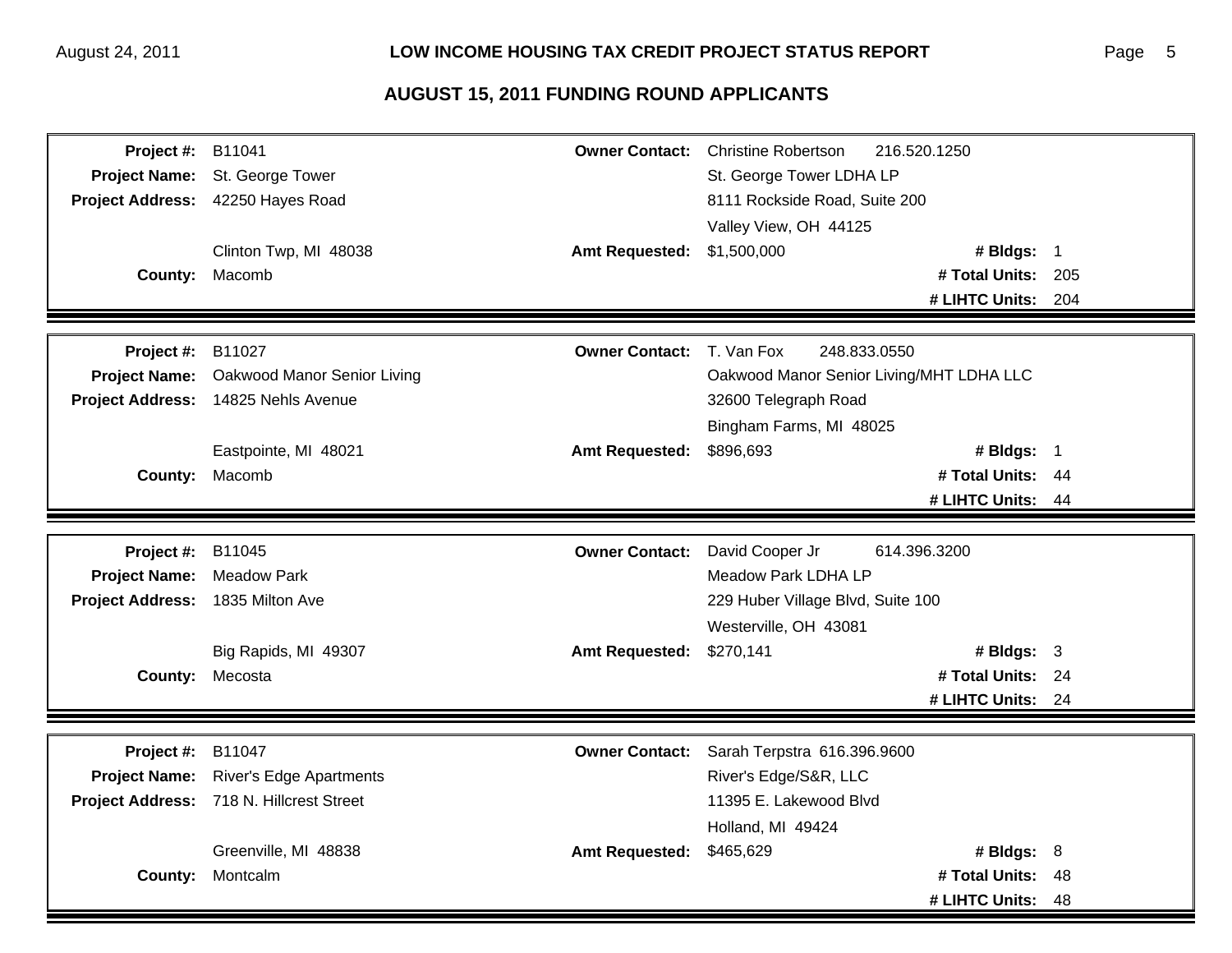| <b>Project Name:</b><br>JPS Fremont (4 existing properties)<br>JPS Fremont LDHA LP<br>Project Address: 318 & 320 Dewitt Ave, 228 Dewitt Ave, 1101 &<br>458 West Baldwin Street<br>1103 W. Main, and 1100, 1102 & 1104 State St<br>Alpena, MI 49707<br>Fremont, MI 49412<br>\$732,924<br><b>Amt Requested:</b><br># Bldgs: 7<br># Total Units: 110<br><b>County:</b><br>Newaygo<br># LIHTC Units:<br>108<br><b>Owner Contact:</b><br>Gary L. DeShano<br>Project #:<br>B11004<br>989.426.2521<br>Sheldon Place III<br>Gaylord III LDHA LP<br><b>Project Name:</b><br>Project Address: 950 Sheldon Street<br>325 Commerce Court<br>Gladwin, MI 48624<br>Gaylord, MI 49735<br>\$292,984<br><b>Amt Requested:</b><br># Bldgs: $1$<br># Total Units: 32<br>County: Otsego<br># LIHTC Units: 28<br>Project #:<br>B11052<br><b>Owner Contact:</b><br>Ronald Potterpin<br>517.347.9662<br>Project Name: Arbor Glen Apartments<br>PJ Arbor Glen LP<br>Project Address: 130 W. North St<br>1784 Hamilton Rd<br>Okemos, MI 48864 | Project #: | B11056                | <b>Owner Contact:</b> | Stephen Werth 989.358.8080 |              |  |
|----------------------------------------------------------------------------------------------------------------------------------------------------------------------------------------------------------------------------------------------------------------------------------------------------------------------------------------------------------------------------------------------------------------------------------------------------------------------------------------------------------------------------------------------------------------------------------------------------------------------------------------------------------------------------------------------------------------------------------------------------------------------------------------------------------------------------------------------------------------------------------------------------------------------------------------------------------------------------------------------------------------------|------------|-----------------------|-----------------------|----------------------------|--------------|--|
|                                                                                                                                                                                                                                                                                                                                                                                                                                                                                                                                                                                                                                                                                                                                                                                                                                                                                                                                                                                                                      |            |                       |                       |                            |              |  |
|                                                                                                                                                                                                                                                                                                                                                                                                                                                                                                                                                                                                                                                                                                                                                                                                                                                                                                                                                                                                                      |            |                       |                       |                            |              |  |
|                                                                                                                                                                                                                                                                                                                                                                                                                                                                                                                                                                                                                                                                                                                                                                                                                                                                                                                                                                                                                      |            |                       |                       |                            |              |  |
|                                                                                                                                                                                                                                                                                                                                                                                                                                                                                                                                                                                                                                                                                                                                                                                                                                                                                                                                                                                                                      |            |                       |                       |                            |              |  |
|                                                                                                                                                                                                                                                                                                                                                                                                                                                                                                                                                                                                                                                                                                                                                                                                                                                                                                                                                                                                                      |            |                       |                       |                            |              |  |
|                                                                                                                                                                                                                                                                                                                                                                                                                                                                                                                                                                                                                                                                                                                                                                                                                                                                                                                                                                                                                      |            |                       |                       |                            |              |  |
|                                                                                                                                                                                                                                                                                                                                                                                                                                                                                                                                                                                                                                                                                                                                                                                                                                                                                                                                                                                                                      |            |                       |                       |                            |              |  |
|                                                                                                                                                                                                                                                                                                                                                                                                                                                                                                                                                                                                                                                                                                                                                                                                                                                                                                                                                                                                                      |            |                       |                       |                            |              |  |
|                                                                                                                                                                                                                                                                                                                                                                                                                                                                                                                                                                                                                                                                                                                                                                                                                                                                                                                                                                                                                      |            |                       |                       |                            |              |  |
|                                                                                                                                                                                                                                                                                                                                                                                                                                                                                                                                                                                                                                                                                                                                                                                                                                                                                                                                                                                                                      |            |                       |                       |                            |              |  |
|                                                                                                                                                                                                                                                                                                                                                                                                                                                                                                                                                                                                                                                                                                                                                                                                                                                                                                                                                                                                                      |            |                       |                       |                            |              |  |
|                                                                                                                                                                                                                                                                                                                                                                                                                                                                                                                                                                                                                                                                                                                                                                                                                                                                                                                                                                                                                      |            |                       |                       |                            |              |  |
|                                                                                                                                                                                                                                                                                                                                                                                                                                                                                                                                                                                                                                                                                                                                                                                                                                                                                                                                                                                                                      |            |                       |                       |                            |              |  |
|                                                                                                                                                                                                                                                                                                                                                                                                                                                                                                                                                                                                                                                                                                                                                                                                                                                                                                                                                                                                                      |            |                       |                       |                            |              |  |
|                                                                                                                                                                                                                                                                                                                                                                                                                                                                                                                                                                                                                                                                                                                                                                                                                                                                                                                                                                                                                      |            |                       |                       |                            |              |  |
|                                                                                                                                                                                                                                                                                                                                                                                                                                                                                                                                                                                                                                                                                                                                                                                                                                                                                                                                                                                                                      |            |                       |                       |                            |              |  |
|                                                                                                                                                                                                                                                                                                                                                                                                                                                                                                                                                                                                                                                                                                                                                                                                                                                                                                                                                                                                                      |            |                       |                       |                            |              |  |
|                                                                                                                                                                                                                                                                                                                                                                                                                                                                                                                                                                                                                                                                                                                                                                                                                                                                                                                                                                                                                      |            |                       |                       |                            |              |  |
|                                                                                                                                                                                                                                                                                                                                                                                                                                                                                                                                                                                                                                                                                                                                                                                                                                                                                                                                                                                                                      |            |                       |                       |                            |              |  |
|                                                                                                                                                                                                                                                                                                                                                                                                                                                                                                                                                                                                                                                                                                                                                                                                                                                                                                                                                                                                                      |            | St. Charles, MI 48616 | <b>Amt Requested:</b> | \$318,874                  | # Bldgs: $4$ |  |
| County: Saginaw<br># Total Units: 48                                                                                                                                                                                                                                                                                                                                                                                                                                                                                                                                                                                                                                                                                                                                                                                                                                                                                                                                                                                 |            |                       |                       |                            |              |  |
| # LIHTC Units:<br>-48                                                                                                                                                                                                                                                                                                                                                                                                                                                                                                                                                                                                                                                                                                                                                                                                                                                                                                                                                                                                |            |                       |                       |                            |              |  |
|                                                                                                                                                                                                                                                                                                                                                                                                                                                                                                                                                                                                                                                                                                                                                                                                                                                                                                                                                                                                                      |            |                       |                       |                            |              |  |
| B11050<br><b>Owner Contact:</b><br><b>Jeff Gates</b><br>248.921.8112<br>Project #:                                                                                                                                                                                                                                                                                                                                                                                                                                                                                                                                                                                                                                                                                                                                                                                                                                                                                                                                   |            |                       |                       |                            |              |  |
| Showboat Manor/Wexford Manor<br>Watermark II LDHA LP<br><b>Project Name:</b>                                                                                                                                                                                                                                                                                                                                                                                                                                                                                                                                                                                                                                                                                                                                                                                                                                                                                                                                         |            |                       |                       |                            |              |  |
| Project Address: 835 Bentley Street/350 North Main Street<br>605 South Capitol Avenue                                                                                                                                                                                                                                                                                                                                                                                                                                                                                                                                                                                                                                                                                                                                                                                                                                                                                                                                |            |                       |                       |                            |              |  |
| Lansing, MI 48933                                                                                                                                                                                                                                                                                                                                                                                                                                                                                                                                                                                                                                                                                                                                                                                                                                                                                                                                                                                                    |            |                       |                       |                            |              |  |
| Chesaning/Onsted, MI 48616/49265<br>\$382,185<br># Bldgs: 2<br><b>Amt Requested:</b>                                                                                                                                                                                                                                                                                                                                                                                                                                                                                                                                                                                                                                                                                                                                                                                                                                                                                                                                 |            |                       |                       |                            |              |  |
| Saginaw/Lenawee<br># Total Units: 50<br>County:                                                                                                                                                                                                                                                                                                                                                                                                                                                                                                                                                                                                                                                                                                                                                                                                                                                                                                                                                                      |            |                       |                       |                            |              |  |
| # LIHTC Units:<br>- 50                                                                                                                                                                                                                                                                                                                                                                                                                                                                                                                                                                                                                                                                                                                                                                                                                                                                                                                                                                                               |            |                       |                       |                            |              |  |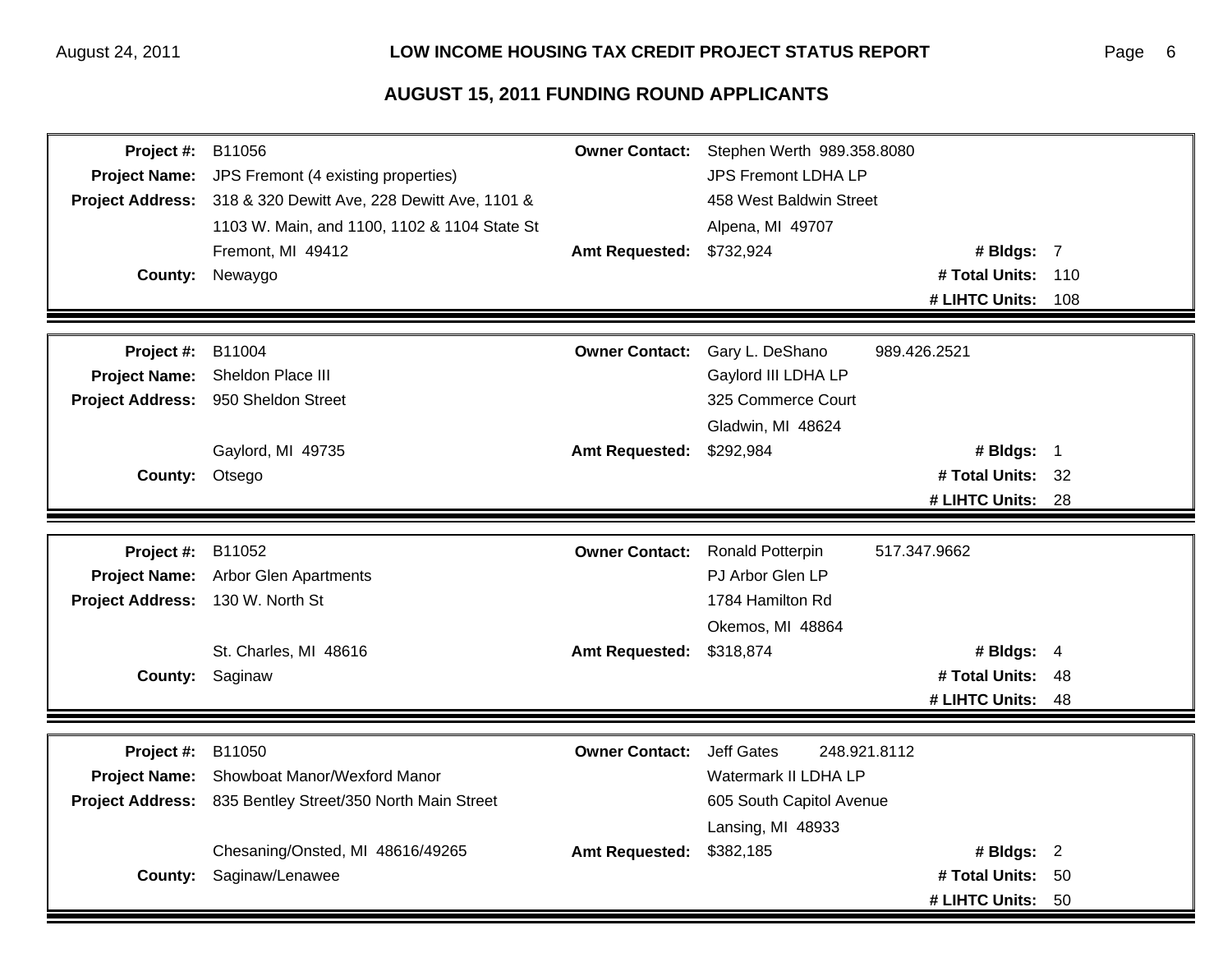| <b>Orchard Place Manor Apartments</b><br>JPS Owosso LDHA LP<br><b>Project Name:</b><br>Project Address: 219 Cleveland Avenue<br>458 West Baldwin Street<br>Alpena, MI 49707<br>Owosso Twp, MI 48867<br>\$320,197<br># Bldgs: 1<br><b>Amt Requested:</b><br># Total Units: 44<br>County:<br>Shiawassee<br># LIHTC Units: 43<br>Project #:<br>B11057<br><b>Owner Contact:</b><br>Stephen Werth 989.358.8080<br><b>Project Name:</b><br>JPS Perry (3 existing properties)<br>JPS Perry LDHA LP<br>160 N. Washington St, 152 N. Washington St,<br>458 West Baldwin Street<br><b>Project Address:</b><br>and 529 E. 2nd Street<br>Alpena, MI 49707<br>Perry, MI 48872<br><b>Amt Requested:</b><br>\$526,444<br># Bldgs: 3<br># Total Units: 72<br>Shiawassee<br>County: |  |
|--------------------------------------------------------------------------------------------------------------------------------------------------------------------------------------------------------------------------------------------------------------------------------------------------------------------------------------------------------------------------------------------------------------------------------------------------------------------------------------------------------------------------------------------------------------------------------------------------------------------------------------------------------------------------------------------------------------------------------------------------------------------|--|
|                                                                                                                                                                                                                                                                                                                                                                                                                                                                                                                                                                                                                                                                                                                                                                    |  |
|                                                                                                                                                                                                                                                                                                                                                                                                                                                                                                                                                                                                                                                                                                                                                                    |  |
|                                                                                                                                                                                                                                                                                                                                                                                                                                                                                                                                                                                                                                                                                                                                                                    |  |
|                                                                                                                                                                                                                                                                                                                                                                                                                                                                                                                                                                                                                                                                                                                                                                    |  |
|                                                                                                                                                                                                                                                                                                                                                                                                                                                                                                                                                                                                                                                                                                                                                                    |  |
|                                                                                                                                                                                                                                                                                                                                                                                                                                                                                                                                                                                                                                                                                                                                                                    |  |
|                                                                                                                                                                                                                                                                                                                                                                                                                                                                                                                                                                                                                                                                                                                                                                    |  |
|                                                                                                                                                                                                                                                                                                                                                                                                                                                                                                                                                                                                                                                                                                                                                                    |  |
|                                                                                                                                                                                                                                                                                                                                                                                                                                                                                                                                                                                                                                                                                                                                                                    |  |
|                                                                                                                                                                                                                                                                                                                                                                                                                                                                                                                                                                                                                                                                                                                                                                    |  |
|                                                                                                                                                                                                                                                                                                                                                                                                                                                                                                                                                                                                                                                                                                                                                                    |  |
|                                                                                                                                                                                                                                                                                                                                                                                                                                                                                                                                                                                                                                                                                                                                                                    |  |
|                                                                                                                                                                                                                                                                                                                                                                                                                                                                                                                                                                                                                                                                                                                                                                    |  |
| # LIHTC Units: 71                                                                                                                                                                                                                                                                                                                                                                                                                                                                                                                                                                                                                                                                                                                                                  |  |
|                                                                                                                                                                                                                                                                                                                                                                                                                                                                                                                                                                                                                                                                                                                                                                    |  |
| Project #:<br>B11053<br><b>Owner Contact:</b><br><b>Ronald Potterpin</b><br>517.347.9662                                                                                                                                                                                                                                                                                                                                                                                                                                                                                                                                                                                                                                                                           |  |
| <b>Clairewood Apartments</b><br><b>Project Name:</b><br>PK Clairewood Apartments LP                                                                                                                                                                                                                                                                                                                                                                                                                                                                                                                                                                                                                                                                                |  |
| Project Address: 811 S. Carney<br>1784 Hamilton Rd                                                                                                                                                                                                                                                                                                                                                                                                                                                                                                                                                                                                                                                                                                                 |  |
| Okemos, MI 48864                                                                                                                                                                                                                                                                                                                                                                                                                                                                                                                                                                                                                                                                                                                                                   |  |
| St. Clair, MI 48079<br>\$313,400<br><b>Amt Requested:</b><br># Bldgs: $3$                                                                                                                                                                                                                                                                                                                                                                                                                                                                                                                                                                                                                                                                                          |  |
| County: St. Clair<br># Total Units: 48                                                                                                                                                                                                                                                                                                                                                                                                                                                                                                                                                                                                                                                                                                                             |  |
| # LIHTC Units: 48                                                                                                                                                                                                                                                                                                                                                                                                                                                                                                                                                                                                                                                                                                                                                  |  |
|                                                                                                                                                                                                                                                                                                                                                                                                                                                                                                                                                                                                                                                                                                                                                                    |  |
| Project #:<br>B11055<br><b>Owner Contact:</b><br><b>Ronald Potterpin</b><br>517.347.9662                                                                                                                                                                                                                                                                                                                                                                                                                                                                                                                                                                                                                                                                           |  |
| PK Maple Heights LP<br><b>Project Name:</b><br><b>Maple Heights Apartments</b>                                                                                                                                                                                                                                                                                                                                                                                                                                                                                                                                                                                                                                                                                     |  |
| 1784 Hamilton Rd<br><b>Project Address:</b><br>260 N. Maple Rd                                                                                                                                                                                                                                                                                                                                                                                                                                                                                                                                                                                                                                                                                                     |  |
| Okemos, MI 48864                                                                                                                                                                                                                                                                                                                                                                                                                                                                                                                                                                                                                                                                                                                                                   |  |
| Saline, MI 48176<br>\$339,836<br><b>Amt Requested:</b><br># Bldgs: $3$                                                                                                                                                                                                                                                                                                                                                                                                                                                                                                                                                                                                                                                                                             |  |
| Washtenaw<br># Total Units:<br>County:<br>48                                                                                                                                                                                                                                                                                                                                                                                                                                                                                                                                                                                                                                                                                                                       |  |
| # LIHTC Units:<br>48                                                                                                                                                                                                                                                                                                                                                                                                                                                                                                                                                                                                                                                                                                                                               |  |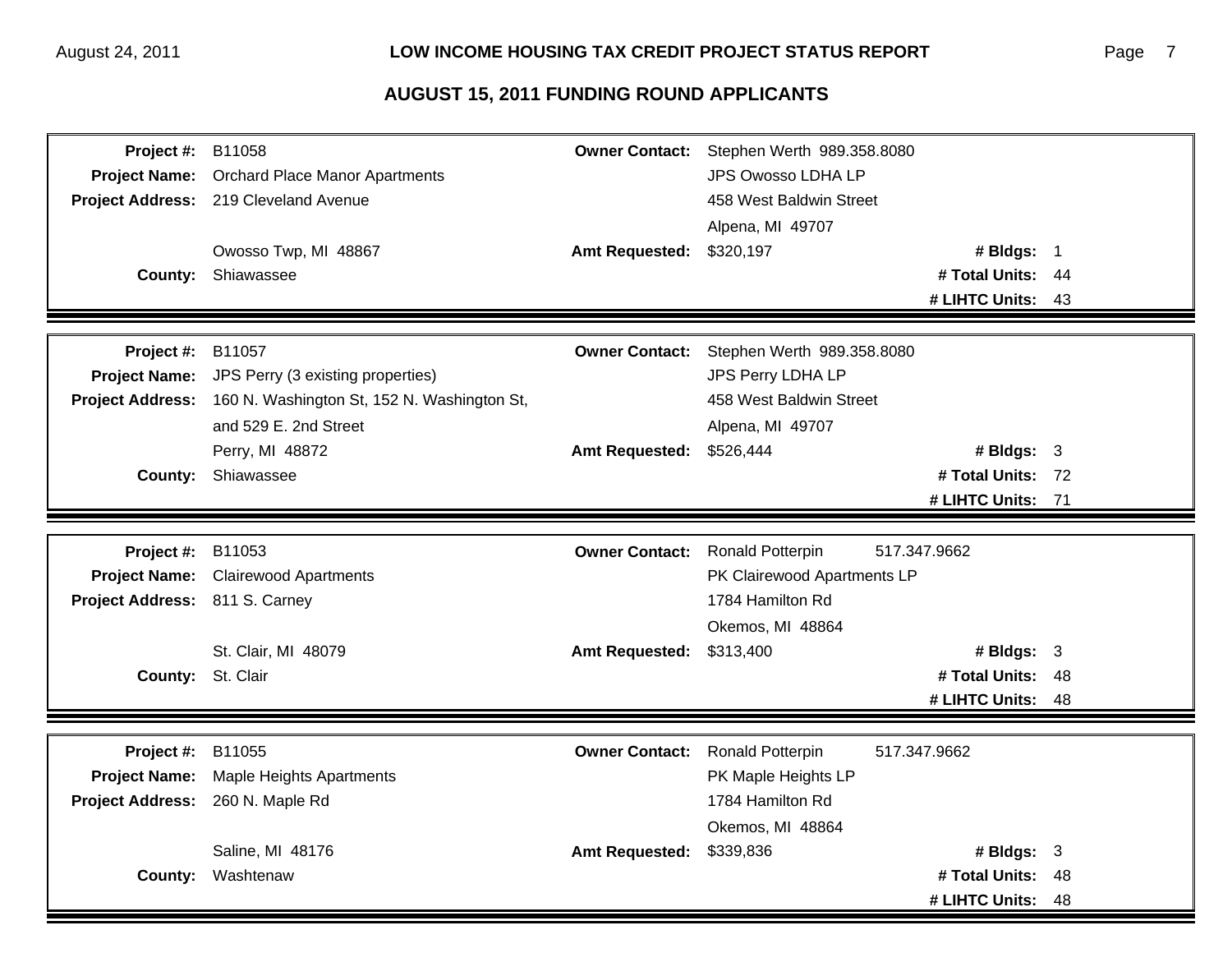| Project #:                  | B11028                                       | <b>Owner Contact:</b> | Jacqueline Bolden                   | 313.297.7947      |      |
|-----------------------------|----------------------------------------------|-----------------------|-------------------------------------|-------------------|------|
| <b>Project Name:</b>        | <b>Boldenaire Housing</b>                    |                       | <b>Boldenaire Housing LDHA LP</b>   |                   |      |
|                             | Project Address: 2211, 2221 and 2229 Pingree |                       | 285 W. Grand Blvd Management Office |                   |      |
|                             |                                              |                       | Detroit, MI 48216                   |                   |      |
|                             | Detroit, MI 48206-2485                       | <b>Amt Requested:</b> | \$975,473                           | # Bldgs: 1        |      |
| County: Wayne               |                                              |                       |                                     | # Total Units: 46 |      |
|                             |                                              |                       |                                     | # LIHTC Units:    | - 45 |
|                             |                                              |                       |                                     |                   |      |
| Project #:                  | B11033                                       | <b>Owner Contact:</b> | Irva Faber-Bermudez                 | 313.831.3160      |      |
| <b>Project Name:</b>        | <b>Charlotte Apartments</b>                  |                       | Charlotte Apartments LDHA LP        |                   |      |
| <b>Project Address:</b>     | 644 Charlotte, 630 Charlotte                 |                       | 10 Peterboro                        |                   |      |
|                             | and 3145 Second St                           |                       | Detroit, MI 48192                   |                   |      |
|                             | Detroit, MI 48201                            | <b>Amt Requested:</b> | \$1,303,564                         | # Bldgs: $2$      |      |
| County: Wayne               |                                              |                       |                                     | # Total Units: 59 |      |
|                             |                                              |                       |                                     | # LIHTC Units:    | 59   |
|                             |                                              |                       |                                     |                   |      |
| Project #:                  | B11064                                       | <b>Owner Contact:</b> | Gerald A. Krueger                   | 313.881.8150      |      |
| <b>Project Name:</b>        | <b>Elmwood Towers Apartments</b>             |                       | Elmwood Towers 2010 LDHA LLC        |                   |      |
| Project Address: 1325 Chene |                                              |                       | 20250 Harper Avenue                 |                   |      |
|                             |                                              |                       | Detroit, MI 48225                   |                   |      |
|                             | Detroit, MI 48027                            | <b>Amt Requested:</b> | \$1,039,186                         | # Bldgs: 1        |      |
| County: Wayne               |                                              |                       |                                     | # Total Units:    | 168  |
|                             |                                              |                       |                                     | # LIHTC Units:    | 168  |
|                             |                                              |                       |                                     |                   |      |
| Project #:                  | B11038                                       | <b>Owner Contact:</b> | Richard L. Higgins                  | 518.221.4849      |      |
| <b>Project Name:</b>        | Gardenview Estates Phase III C               |                       | Gardenview Homes VII LDHA LLC       |                   |      |
| <b>Project Address:</b>     | Joy Road                                     |                       | 200 S. Division Street              |                   |      |
|                             |                                              |                       | Buffalo, NY 14204                   |                   |      |
|                             | Detroit, MI 48228                            | <b>Amt Requested:</b> | \$1,335,899                         | # Bldgs: $8$      |      |
| <b>County:</b>              | Wayne                                        |                       |                                     | # Total Units: 84 |      |
|                             |                                              |                       |                                     | # LIHTC Units:    | 67   |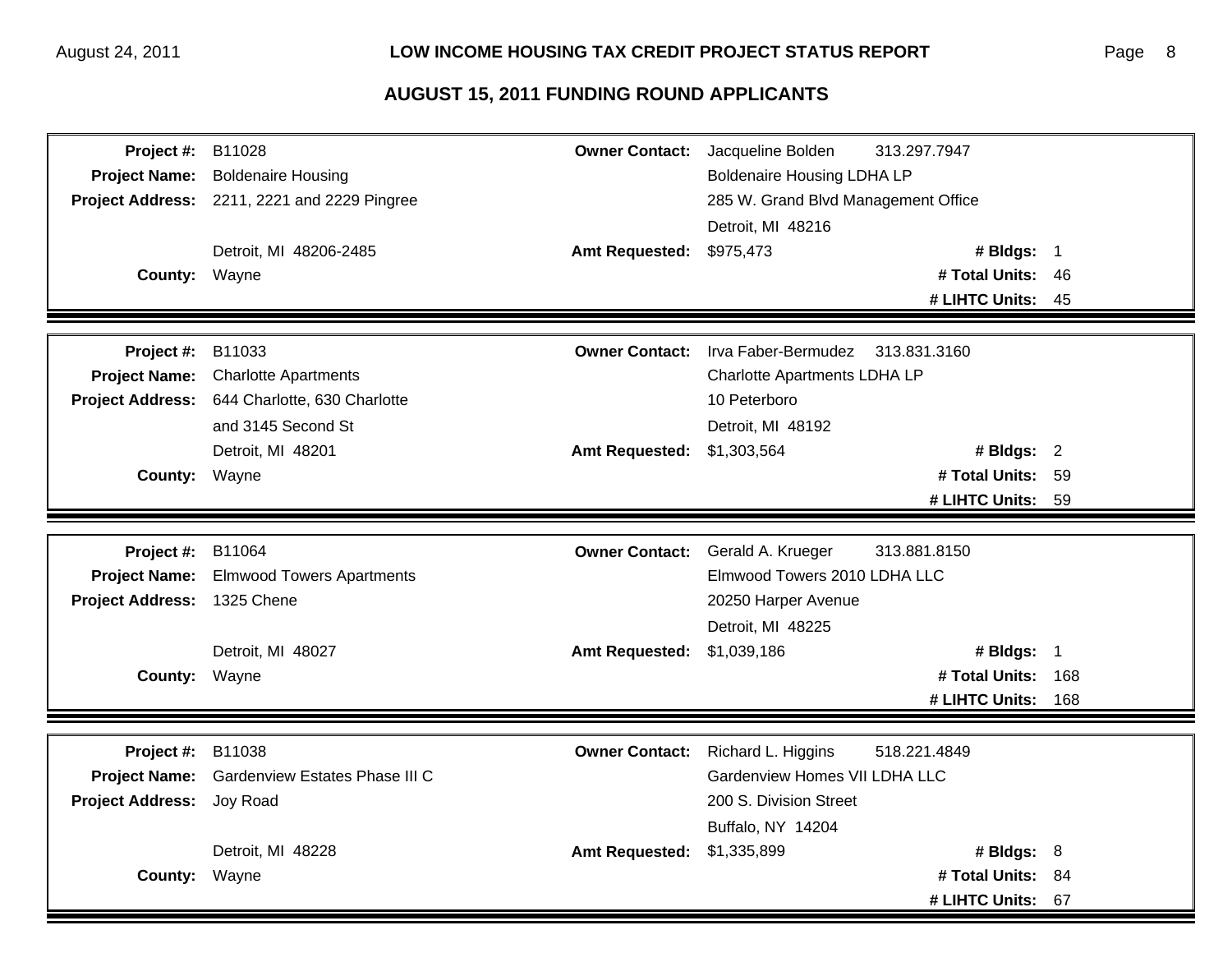| Project #:              | B11042                                           | <b>Owner Contact:</b> | <b>Timothy Thorland</b>                   | 313.297.1343      |      |
|-------------------------|--------------------------------------------------|-----------------------|-------------------------------------------|-------------------|------|
| <b>Project Name:</b>    | <b>Mack Ashland</b>                              |                       | Mack Ashland LDHA LP                      |                   |      |
|                         | Project Address: 14711 Mack Avenue, 3747 Ashland |                       | 1920 25th Street, Suite A                 |                   |      |
|                         | and 3730 Manistique                              |                       | Detroit, MI 48216                         |                   |      |
|                         | Detroit, MI 48215                                | <b>Amt Requested:</b> | \$832,987                                 | # Bldgs: $4$      |      |
| County: Wayne           |                                                  |                       |                                           | # Total Units: 39 |      |
|                         |                                                  |                       |                                           | # LIHTC Units:    | 39   |
|                         |                                                  |                       |                                           |                   |      |
| Project #:              | B11025                                           | <b>Owner Contact:</b> | <b>Timothy Thorland</b>                   | 313.297.1343      |      |
| <b>Project Name:</b>    | <b>Scotten Park</b>                              |                       | Scotten Park LDHA LP                      |                   |      |
| <b>Project Address:</b> | Parcels bounded by 18th Street, Toledo,          |                       | 1920 25th Street, Suite A                 |                   |      |
|                         | McKinstry and Howard                             |                       | Detroit, MI 48216                         |                   |      |
|                         | Detroit, MI 48209/48216                          | <b>Amt Requested:</b> | \$896,476                                 | # Bldgs: 17       |      |
| <b>County:</b>          | Wayne                                            |                       |                                           | # Total Units:    | -36  |
|                         |                                                  |                       |                                           | # LIHTC Units: 36 |      |
|                         |                                                  |                       |                                           |                   |      |
| Project #:              | B11062                                           | <b>Owner Contact:</b> | Eric A. Gold<br>248.203.0011              |                   |      |
| <b>Project Name:</b>    | Woodbridge Estates - Phase VI                    |                       | Woodbridge Estates Apartments VI LDHA LLC |                   |      |
|                         | Project Address: 4106 Supremes Drive             |                       | 32500 Telegraph, #222                     |                   |      |
|                         |                                                  |                       | Bingham Farms, MI 48025                   |                   |      |
|                         | Detroit, MI 48201                                | <b>Amt Requested:</b> | \$1,036,070                               | # Bldgs: 18       |      |
| County: Wayne           |                                                  |                       |                                           | # Total Units:    | - 44 |
|                         |                                                  |                       |                                           | # LIHTC Units: 44 |      |
|                         |                                                  |                       |                                           |                   |      |
| Project #:              | B11063                                           | <b>Owner Contact:</b> | Gerald A. Krueger                         | 313.881.8150      |      |
| <b>Project Name:</b>    | Bella Vista Glen                                 |                       | Bella Vista 2011 LDHA LLC                 |                   |      |
| <b>Project Address:</b> | 369 Glendale Avenue                              |                       | 20250 Harper Avenue                       |                   |      |
|                         |                                                  |                       | Detroit, MI 48225                         |                   |      |
|                         |                                                  | <b>Amt Requested:</b> |                                           | # Bldgs: $1$      |      |
|                         | Highland Park, MI 48203                          |                       | \$976,007                                 |                   |      |
| <b>County:</b>          | Wayne                                            |                       |                                           | # Total Units:    | 138  |